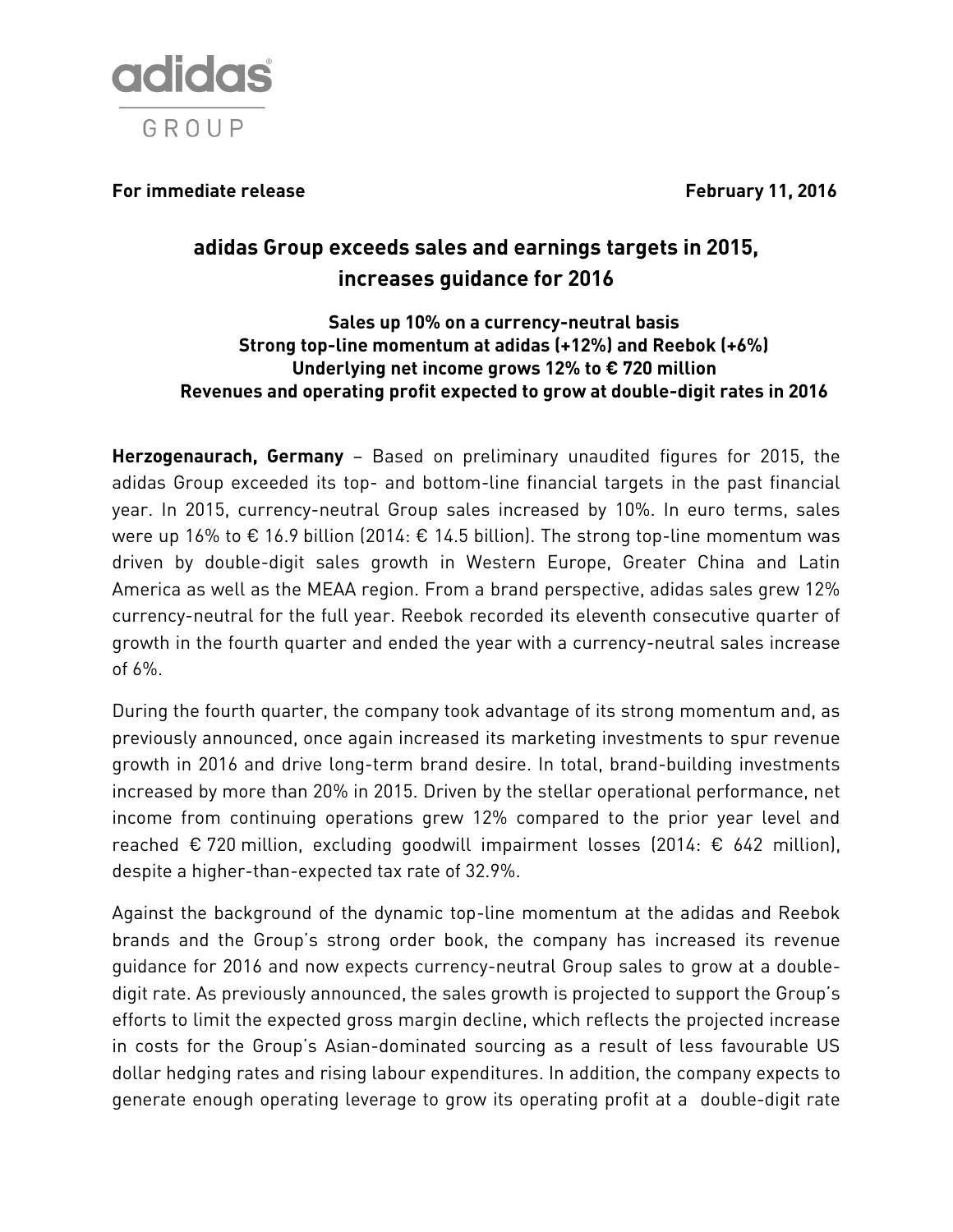

as well and, as a result, keep the 2016 operating margin at least stable compared to the 2015 level.

adidas Group CEO Herbert Hainer commented: "We are in great shape. Our strategic business plan 'Creating the New' with a clear focus on driving brand desirability has already started to pay off. I am excited to see the adidas and Reebok brands connecting extremely well with consumers around the world and across major lifestyle and performance categories. Accelerated momentum in North America and Western Europe during the fourth quarter as well as continued double-digit growth in most emerging markets including Greater China is strong evidence of the desirability of our brands. In combination with the positive feedback from customers on our 2016 product line-up, this gives us every confidence that we will again grow the top and bottom line at a double-digit rate."

The adidas Group net income for 2015 was impacted by non-operational goodwill impairment losses totalling  $\epsilon$  34 million, mainly related to the company's Russia/CIS and Latin America cash-generating units. The impairment losses were non-cash in nature and do not affect the adidas Group's liquidity.

Final full year results will be released on March 3, 2016.

## **About the adidas Group**

The adidas Group is a global leader in the sporting goods industry, offering a broad portfolio of footwear, apparel and hardware for sport and lifestyle around the core brands adidas, Reebok, TaylorMade and Reebok-CCM Hockey. Headquartered in Herzogenaurach, Germany, the Group employs more than 55,000 people across the globe and generated sales of around € 17 billion in 2015.

\*\*\*